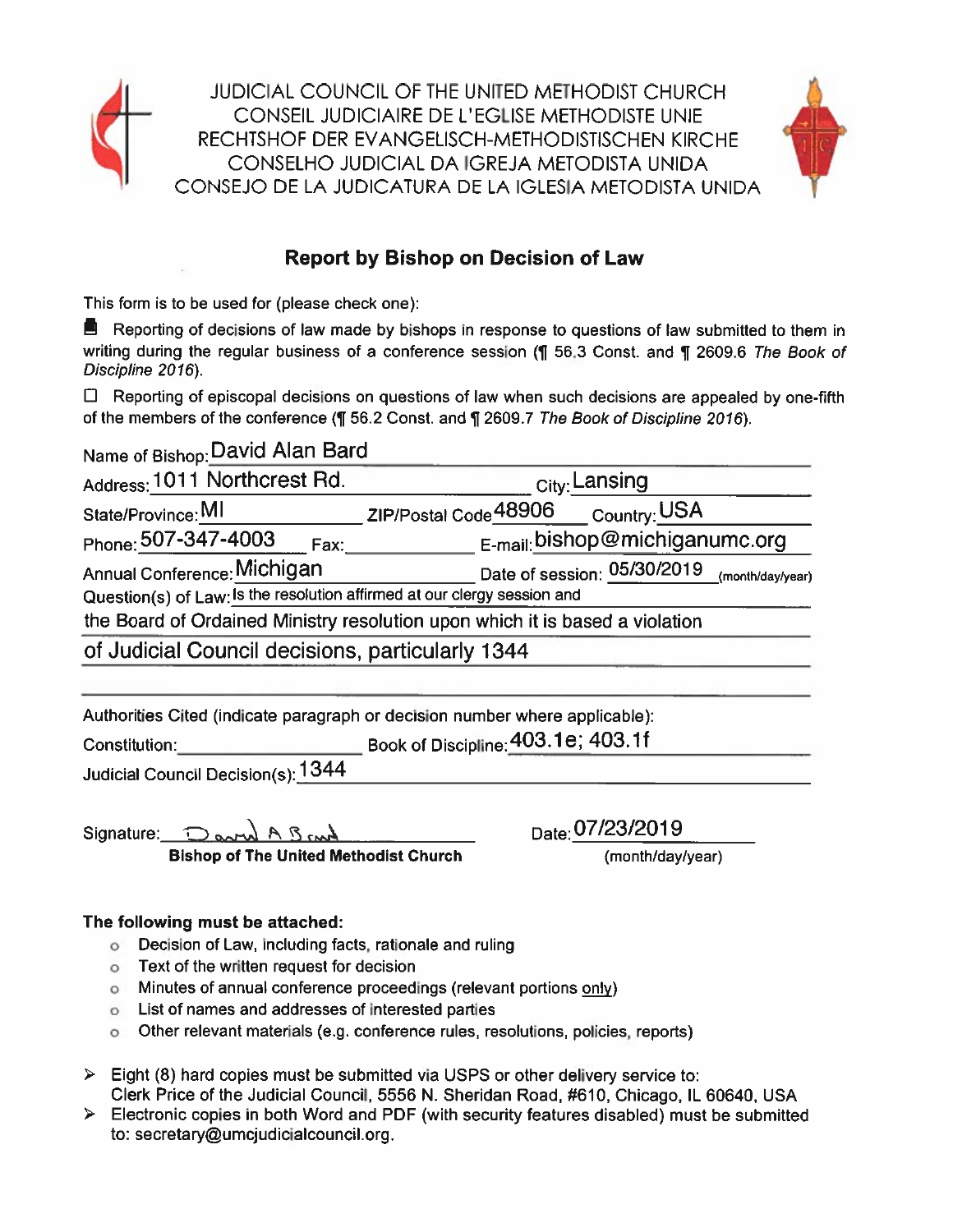#### **Bishop's Ruling of Law Affirmation of the Board of Ordained Ministry Process Bishop David Alan Bard, Michigan Area**

#### **From the Daily Proceedings, Thursday, May 30:**

**Ruling of Law Request**: Following the adjournment of the clergy session, Peter Harris requested of Bishop David A. Bard a ruling of law on the motion made by Steve Charnley. This request is in accord with Paragraph 2609.6; Bishop Bard has thirty days in which to offer a ruling. All such rulings are referred to the Judicial Council for review (see note below).

*Note: Bishop Bard's ruling is located at the end of the Daily Proceedings section.*

#### **Statement of Facts**

On Thursday May 30, 2019 during the clergy session of the Michigan Annual Conference, a resolution was introduced by Rev. Steve Charnley, which in its amended form reads:

We, a majority of the voting members of the 2019 Clergy Session of the Michigan Conference of The United Methodist Church, stand in solidarity with our Board of Ordained Ministry in their lament regarding the decisions of the 2019 Special Session of General Conference. We affirm their intention to do their sacred work of examining and ultimately recommending candidates to commissioning and ordination who demonstrate gifts and graces for vital ministry, without regard to their sexual orientation or gender identity. With our Board, we affirm and honor that God call all to healthy human relationships and that these relationships are critical to effective ministry.

The motion carried by hand-written ballot: 298 "yes" and 125 "no."

This resolution reflects a statement issued by the Board of Ordained Ministry on March 13, 2019, the text of which follows:

*In honor of the ministry we share and in lament regarding the decisions of the 2019 Special Session of General Conference of The United Methodist Church, we, the Michigan Conference Board of Ordained Ministry, are compelled to reaffirm how we fulfill our discernment responsibilities since our inception as a Conference board. It is the central call of the Conference Board of Ordained Ministry to credential persons to licensed and ordained ministry within the denomination. As that gathered body within the Michigan Conference, we take seriously our call to listen for the movement of the Holy Spirit in calling and equipping people for ministry. We affirm that the Spirit moves in the lives of all people, calling some to professional ministry, including LGBTQIA+ individuals. As such, we reaffirm our Spirit-led intention to hear the call, readiness, and effectiveness of candidates for ministry without regard to sexual orientation or gender identity. We will continue to recommend candidates for commissioning and ordination who demonstrate gifts and graces for vital ministry, trusting that the clergy session will*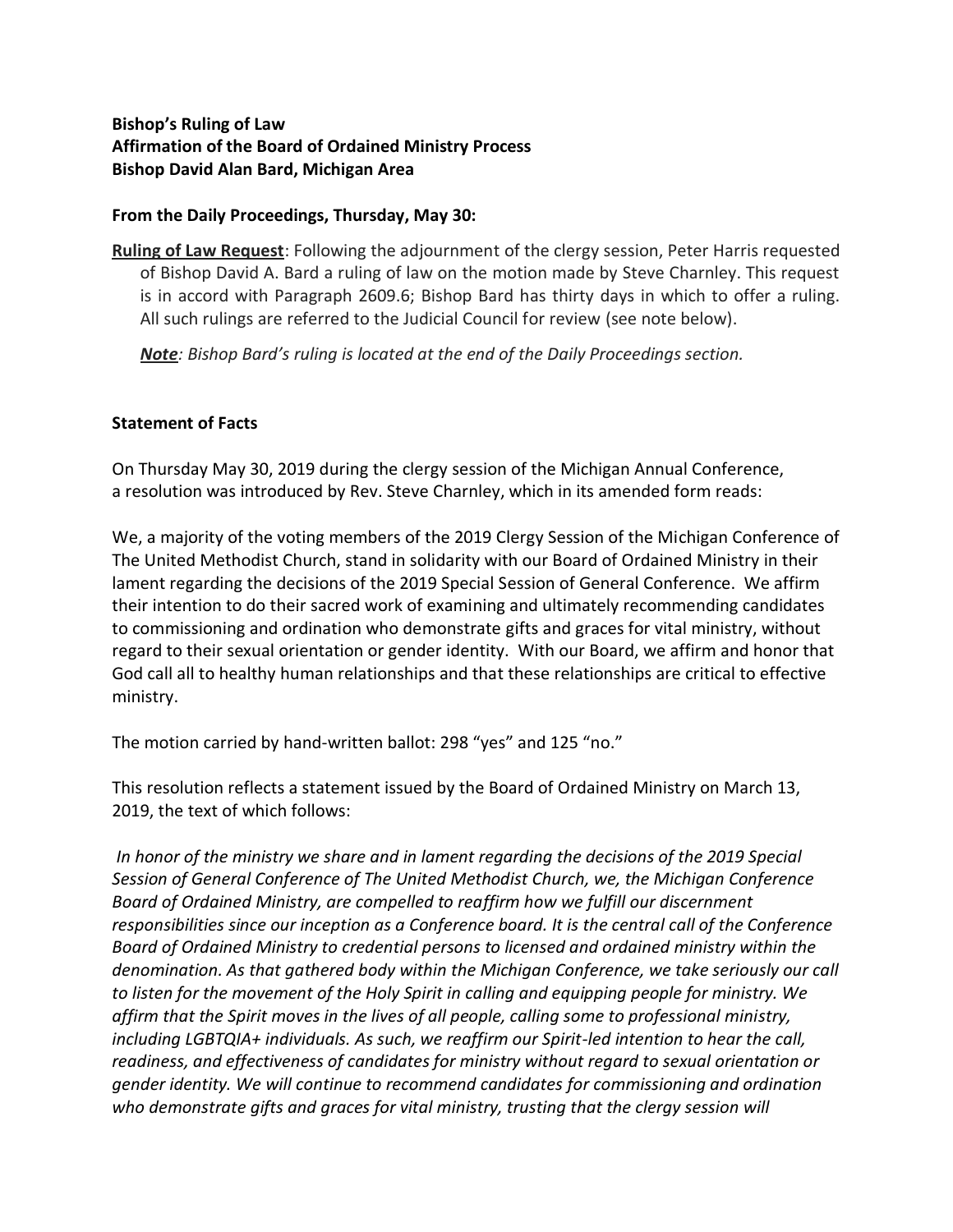*recognize the integrity of the Board's work and approve them for ministry. Likewise, we affirm the Bishop's authority to consecrate, commission, and ordain all qualified candidates for ministry, celebrating with the Conference the gifts they bring and the ways in which God has called them to be in ministry with us.* 

*We honor that God calls all to healthy human relationships. Such vital relationships are critical to effective ministry. It is the Board's work to assess the wholeness and holiness of those relationships. Because we are called to love God and each other fully, we will not engage in or tolerate the harassment of others by asking questions not directly related to the practice of effective ministry.* 

*As the Michigan Conference Board of Ordained Ministry, our compass has been, and will continue to be, the indicators given by the Holy Spirit of authentic call, of evidenced readiness, and well-demonstrated effectiveness in the work of ministry. We offer this public statement in the certain hope that our siblings in professional ministry will celebrate with us the task we share.*

As the clergy session was closing, the Rev. Peter Harris asked for a ruling of law, later submitted in writing: **Is the resolution affirmed at our clergy session and the Board of Ordained Ministry statement upon which it is based, in direct violation of Judicial Council rulings, particularly ruling 1344?**

#### **Ruling by Bishop Bard**

Judicial Council decision 1344 clearly states that "The Board of Ordained Ministry is mandated… to examine all applicants as to their fitness for the ordained ministry, and make full inquiry as to the fitness of the candidate….. The Board's examination must include all paragraphs relevant to the election of pastoral ministry, including those provisions set forth in paragraphs that deal with issues of race, gender, sexuality, integrity, indebtedness, etc."

The challenge in ruling on the statement approved at clergy session is to ascertain both its intent and its effect. This is made more difficult by the ambiguity in the language. When the resolution affirms examining and recommending candidates "without regard to their sexual orientation or gender identity" does it intend that issues of behavior and practice will not be addressed? This resolution could be read that way. Its intent, therefore, would be to circumvent the *Disciplinary* requirements and its effect would be to encourage an incomplete examination of candidates. On the other hand, the resolution begins with a lament. Its intent could be primarily an expression of disappointment and a resolution to treat persons fairly, particularly LGBTQ persons. In this case its precise effects cannot be determined hypothetically, but only in the subsequent actions of the Board over which the clergy session retains rights and obligations to inquire about the depth and breadth of the Board's examination.

A bishop is to "uphold the discipline and order of the Church," and simultaneously "be the shepherd of the whole flock" (¶403.1e and f). Particularly in this time of heightened emotion, anxiety and tension within The United Methodist Church, there is something to be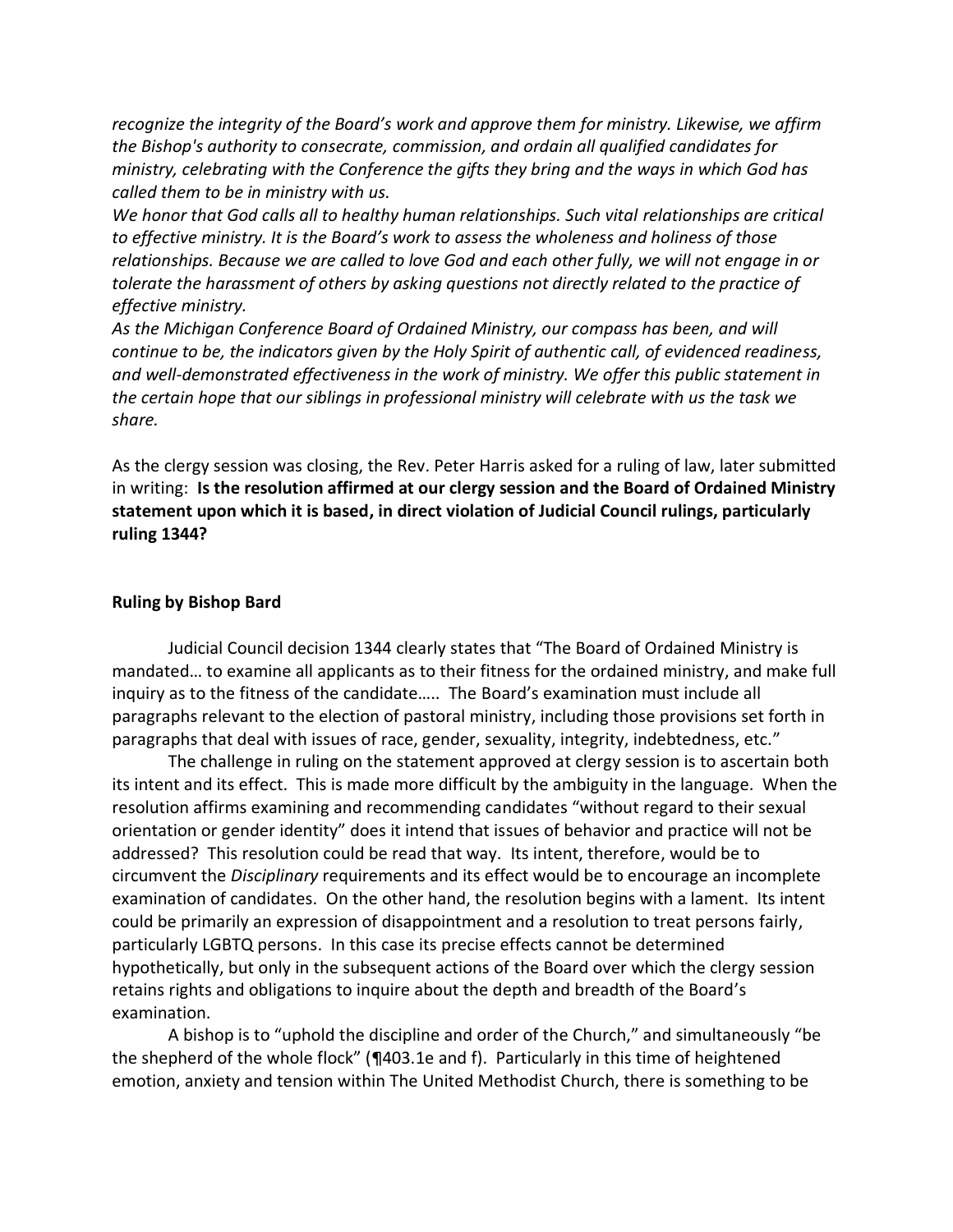said for leaning into the pastoral while upholding discipline and order, offering some space for expressiveness while being clear about the parameters imposed by The Book of Discipline.

Therefore, I rule that the resolution approved at the clergy session, based on the statement issued by the Board of Ordained Ministry, is not a direct violation of Judicial Council decisions. However, this in no way gives permission to the Board of Ordained Ministry to ignore its "duty to conduct a careful and thorough examination and investigation, not only in terms of depth but also of breadth of scope" (JCD 1344), nor absolves the clergy session of its right and obligation to inquire of the Board whether or not it has, in point of fact, engaged its work thoroughly. The bishop also must ascertain and discern whether or not persons recommended by the Board and approved by the clergy session are duly eligible for commissioning and ordination.